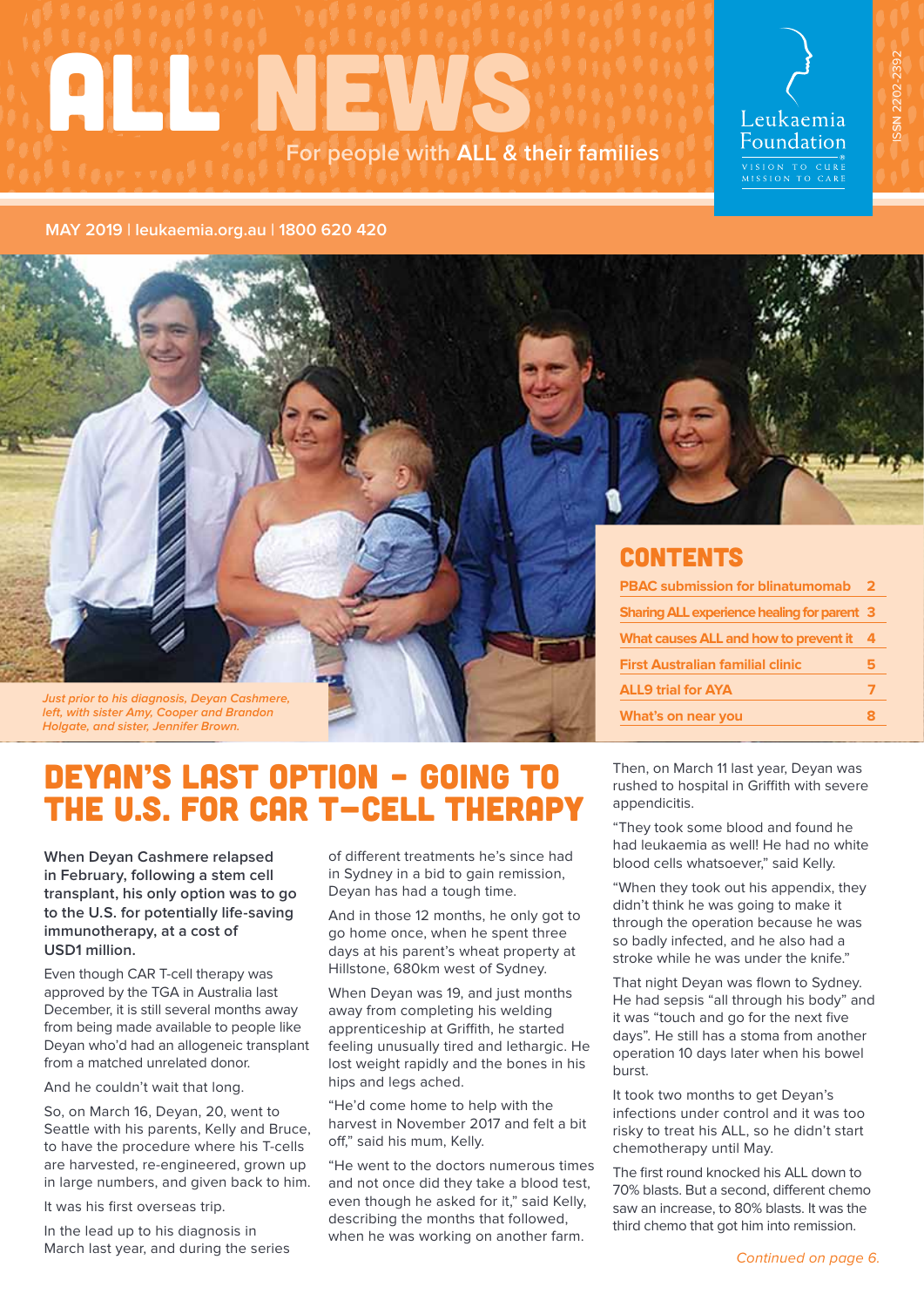# CAR T-CELL THERAPY TGA APPROVED IN AUSTRALIA

**The Therapeutic Goods Administration (TGA) has approved CAR T-cell therapy for Australians with B-cell precursor ALL\*.** 

In December, tisagenlecleucel (Kymriah®) was given the go ahead to treat people, aged up to 25, who had relapsed after a stem cell transplant or were in second or later relapse.

Tisagenlecleucel is the first in a new generation of therapies that are manufactured for each individual patient using their own T-cells. CAR T-cell therapy involves extracting a patient's immune cells, genetically re-engineering them in the laboratory to recognise and fight the patient's cancer cells, then infusing them back into the body.

This treatment helps address treatment gaps and a significant unmet need for patients who relapse from standard of care therapies including chemotherapy, radiotherapy, targeted therapy or transplantation.

\* The TGA also approved this treatment for people with diffuse large B-cell lymphoma who were relapsed or refractory.

### NEW DRUG PBS-LISTED FOR B-ALL

**The life-extending ALL drug, inotuzumab ozogamicin (Besponsa®) was made available to treat Australians with B-cell ALL (B-ALL) on May 1.**

The announcement that this effective new treatment would be added to the Pharmaceutical Benefits Scheme (PBS) for reimbursement was made during last month's Federal Budget.

This decision reduces the cost of a course of treatment from \$120,000 to \$6.50 per script, making it affordable, more accessible and giving clinicians a further treatment option for their patients.

The PBS listing of inotuzumab ozogamicin is for the treatment of relapsed or refractory (not responding to treatment) Philadelphia chromosome negative CD22 positive B-ALL.



# PBAC SUBMISSION FOR **BLINATUMOMAR**

**The Leukaemia Foundation made a submission in February to encourage the Pharmaceutical Benefits Advisory Committee (PBAC) to recommend the availability of a new treatment for ALL\*.** 

The submission, considered by the PBAC at its March meeting, supported the reimbursement of blinatumomab (Blincyto®).

There is a high unmet need for adults diagnosed with ALL according to Emily Forrest, the Leukaemia Foundation's Head of Policy and Advocacy – Blood Cancer Partnerships.

"Only about a third of people with ALL between the age of 45-54 are alive five years after their diagnosis with ALL, and for those aged 75 or older, the five-year survival rate is 10% or less.

"For these people, relapse and death is common, often within a short period of time," said Emily.

Our submission supported the latest application by the drug's manufacturer, Amgen, for PBS listing of blinatumomab for people with B-cell precursor ALL who are in complete remission with minimal residual disease (MRD) following chemotherapy.

When assessing the blinatumomab application, the PBAC considered the



Emily Forrest: "There is a high unmet need for adults with  $\Delta U$ "

role of MRD in survival outcomes and treatment options.

"As we also learn more about the role of MRD in ALL treatment outcomes, the literature we have seen on blinatumomab is encouraging," said Emily.

"Achieving an MRD-negative status is desirable in terms of survival, reducing the chances of relapse, and affects an individual's suitability for allogeneic stem cell transplantation (SCT).

"This means new treatments that help people living with ALL to reach a deeper and more effective MRD response are welcomed," said Emily.

Before Amgen's first submission to the PBAC, in 2016, the Leukaemia Foundation surveyed a group of people

about their personal experiences with blinatumomab.

"Their responses indicated blinatumomab increased survival, improved quality of life and reduced side-effects," said Emily.

For all of them, the impact of having ALL was major and enduring, and their lives had completely changed since their diagnosis. Those who were working or studying had to stop these activities and most had not been able to return to their previous employment or education.

They had been through debilitating chemotherapy treatments, experienced a loss in physical and cognitive abilities, and their emotional wellbeing and mental health was impaired. They also suffered great financial stress and reported stress on their families and relationships.

Those treated with blinatumomab in a clinical trial reported significant benefits from the treatment compared to chemotherapy. Their responses to the drug were quick, durable and improved their suitability for transplantation.

The Leukaemia Foundation's priority is to ensure all Australians living with blood cancer have access to the best therapies and treatments available.

<sup>\*</sup> Each year around 350 people are diagnosed with ALL, an aggressive disease and the most common type of childhood cancer. Young children, up to the age of 14 years, make up 60% of all cases of ALL and most of them can be cured of their disease. Survival rates decrease with age.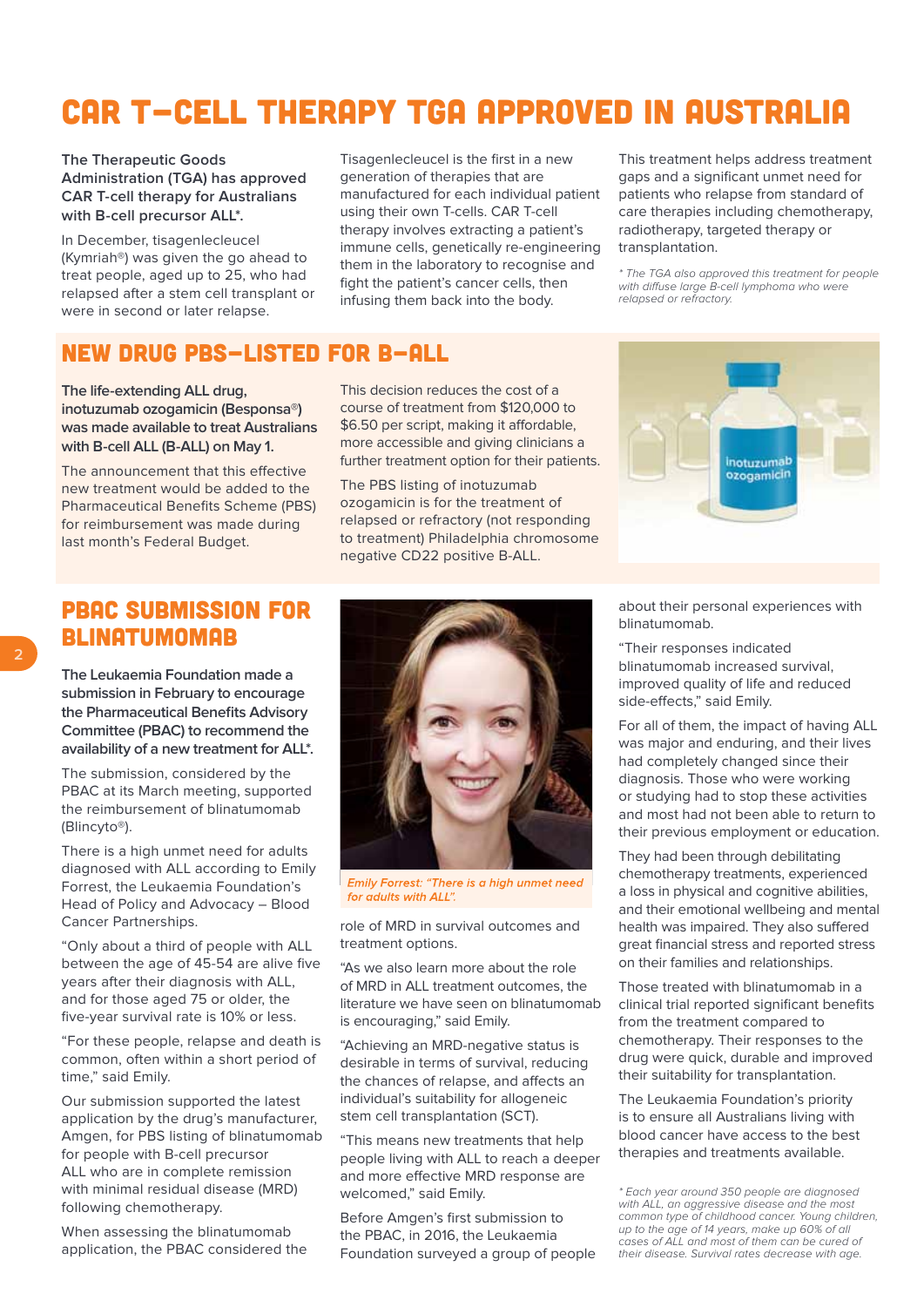# SHARING THE ALL EXPERIENCE CENTRAL TO HEALING FOR SANDRA

**Psychologist, Sandra Evans, penned her powerful memoir, Eight Seasons, to share her family's journey following the diagnosis of her daughter, Tahlia, with childhood leukaemia at the age of four.** 

Tahlia, now 17, was treated for ALL during 2006-2008 and Eight Seasons was first published in 2010. This honest, often heart-breaking account of life with childhood leukaemia, told through the eyes of a parent, can give guidance and comfort to others on the same journey.

"I hope the book normalises the experience and parents can see that we had intense emotions, went through many challenges and made it out the other side," said Sandra, who reflects here on the book's main themes.

#### **Honesty is the best policy…**

"We only have to think of ourselves as adults and how we like to have a sense of what's going on; how much is this going to hurt, how long am I going to have to take this for, when will it stop?'. It's all about giving your child a feeling of control when so much is outside of theirs."

#### **Analogies and stories are gold…**

"All the terms are so medical and grown up, so try and pare it back to something simple your child can understand. In the book, I talk about a 'weeding analogy' that I used to describe the importance of maintenance treatment to Tahlia."

#### **Steroids and behaviour management…**

"The line between normal childhood boundary pushing and steroid-induced behaviour can become blurred. When a child is on chemotherapy, it's hard to figure out what's what, because those steroids can be so personality changing. Accept that medications have the potential to alter your child's behaviour in some way and ride it out. It's also about knowing your child and when they're pushing the boundaries."

### **Parents often feel the trauma more than the child…**

"A good thing for parents to remember is that we are the ones who carry much of the trauma and worry. Very young children tend not to recall their treatment experience with the same detail as their parents, so it can feel

worse for parents; remembering the invasive procedures; worrying your child is missing out on things or not able to be 'normal'."

#### **Talking to someone who gets it…**

"The beauty of talking to Leukaemia Foundation staff is that they can listen to all those difficult emotions related to grief and anger and understand it's about the journey, not just the prognosis. It's all those little moments that you need help to get through, and ongoing fear was something I never had to explain because it was implicitly understood."

### **Accept that some people may distance themselves…**

"A couple of my friends found it hard to hear about the realities of what I was going through and they became uncomfortable with the intensity of my emotions. In the end, I accepted that everyone is at a different stage in their life's journey. People do the best they can at the time. I learned not to have regret or wish for it to be different, but to accept what was.

### **The healing power of storytelling**

The process of writing the book, as well as the editing, re-reading, rewriting, and connecting with readers has been Sandra's best therapy.

"I resolved many things about my relationships, my reaction and my grief. Throughout the process of recording your experience, something changes

and you discover something new every time you revisit the journey.

"The essence of feedback I receive from readers is the unrivalled value of shared experience. Sharing stories often allows for the articulation of emotions that some people find hard to explain to their families or people around them."

### **Tahlia's come full circle**

Tahlia is now in her senior years of high school and has high hopes for a career in oncology social work. Recently, she and Sandra met another mother whose child has ALL.

"As soon as we sat down, this mum burst into tears. I started saying... 'I know it's really tough and you're at a difficult point and the drugs are really awful'," said Sandra.

"Then she turned to Tahlia. 'Can you remember anything?' she asked, and Tahlia replied, 'you know what, I can remember some parts... '.

"I let them talk and this mum's anxiety decreased as Tahlia shared her experience of chemotherapy as a young child. The hope and promise gained from seeing and hearing that Tahlia had come through it, gave her more possibility and a process to get through the upcoming months."

**Eight Seasons: our family's journey with childhood leukaemia is available at our Patient Accommodation Villages and from our Blood Cancer Support Co-ordinators. The third edition (with chapters on life posttreatment) can be bought online from Book Depository: <https://bit.ly/2Ov1npp>**



The Evans family - Randall, Tahlia, Lauren and Sandra Evans.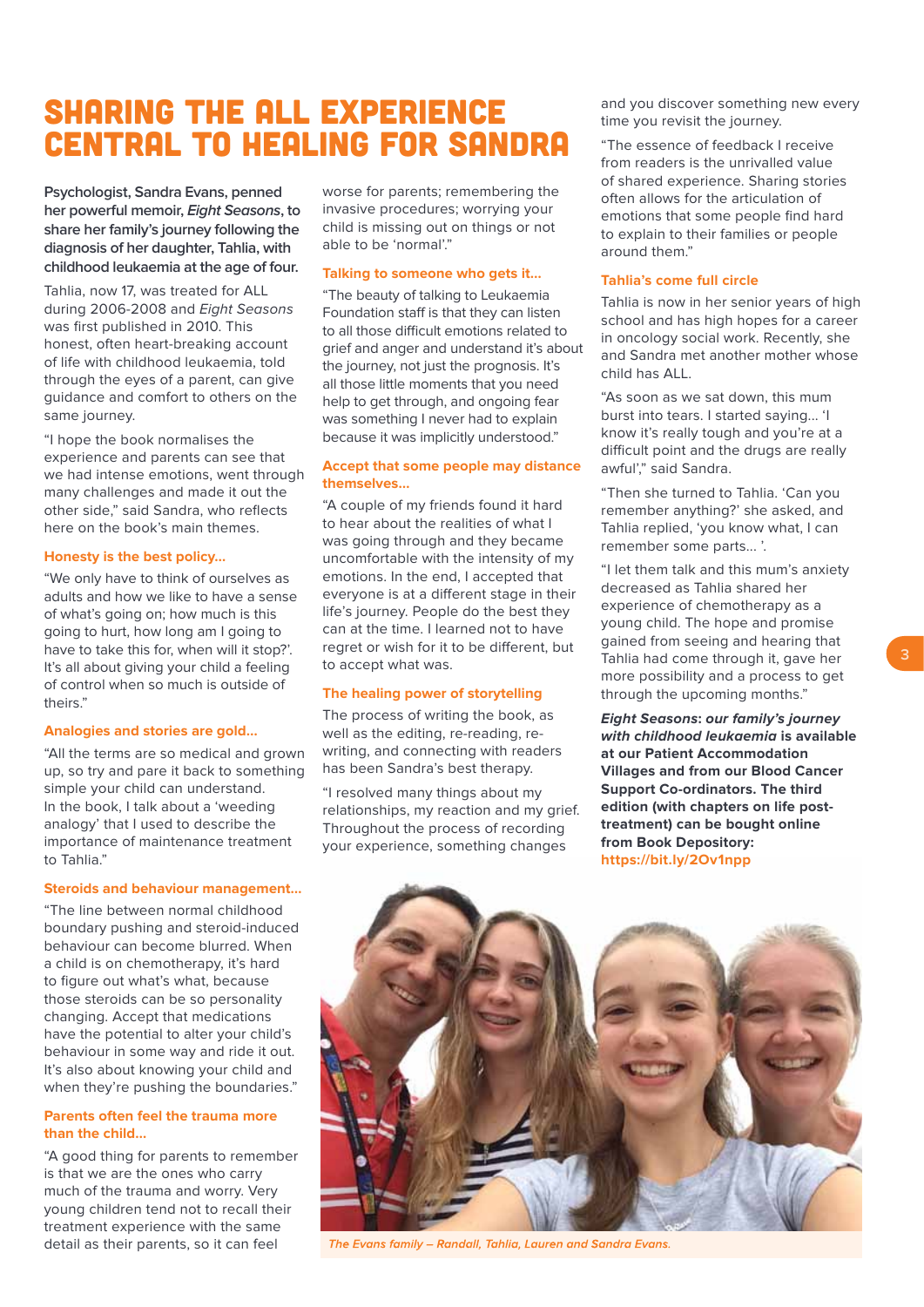# INHERITED GENETIC VARIATION LINKED TO RISK OF CHILDHOOD T-CELL ALL

**A novel risk variant associated with T-cell ALL (T-ALL) has been identified in a study by St. Jude Children's Research Hospital (U.S.) with the findings published in Journal of the National Cancer Institute.**

Senior investigator, Dr Jun Yang said the inherited genetics underlying this rare leukaemia subtype were largely unknown prior to our study.

"Now, we have definitively identified a gene associated with increased odds of developing T-ALL," said Dr Yang.

In a genome-wide association study, researchers analysed the inherited

(germline) DNA of more than 1000 children with T-ALL and more than 12,000 control samples. The ALL cases were treated at St. Jude and through clinical trials run by Children's Oncology Group, the world's largest cooperative paediatric cancer research organisation.

The study identified a novel variant of the USP7 gene played a role in increasing the risk of developing T-ALL. This USP7 risk variant is found more often among people of African ancestry and may help explain why T-ALL is more common in this group.

### **Understanding the function of USP7**

There is a genetic subtype of T-ALL that is characterised by overexpression of TAL1. Building on previous research at St. Jude, Dr Yang and his team found that genetic changes in USP7, either inherited or in the DNA of the cancer cells, occur in 56% of TAL1 overexpressed T-ALL, more than any other T-ALL subtype.

"These findings confirm that T-ALL is very different from other types of leukemia, with its unique set of genetic risk factors," said Dr Yang.

"This work adds evidence to support the notion that USP7 plays an important role in the development of T-ALL."

# WHAT CAUSES CHILDHOOD LEUKAEMIA AND HOW TO PREVENT IT

**In a breakthrough discovery, our modern germ-free lifestyle, particularly our high level of cleanliness, has been found to contribute to the formation of childhood leukaemia.**

Patterns of infection characteristic of developed societies is the major cause of ALL, and it's not infection, but a lack of infection early in life that is the problem, according to Professor Mel Greaves, of the Institute of Cancer Research in London.

He conducted a meta-analysis, combing through 30 years of medical literature and gathering data from colleagues around the world. His search included research on genetics, epidemiology, immunology and cellular biology.

And in putting together so many disparate puzzle pieces, he eliminated false causes which included chemicals in the environment, ionising radiation, electromagnetic waves, and the influence of high-tension wires (electrical cables).

Prof. Greaves' analysis, published in the journal, Nature Reviews Cancer, also concluded that ALL "is probably a preventable disease".

"The immune system has evolved to fight infections. Natural infections in the first weeks and months of life prime the immune system," he said.

The research study strongly suggests that ALL has a clear biological cause

and is activated by a variety of infections in predisposed children whose immune systems have not been properly primed.

"Children born with a certain genetic mutation, that takes place by accident in the womb, have merely the potential for developing ALL," said Prof. Greaves.

"This mutation will remain latent until the second 'hit' comes, when the immune system fails to encounter enough microbes during the first year of life to prime it."

A healthy amount of germ exposure that's benign and safe allows the immune system to learn how to deal with pathogens correctly.

"If the infant grows into childhood without exposure to microbes from the environment or other children, they may develop ALL," said Prof. Greaves.

"But it takes a run-of-the-mill infection later on to ultimately trigger this form of leukaemia and the risk is low. All told, full-blown ALL only occurs in 1% of cases where the mutation is present.

"The absence of pathogens as a factor explains why this form of childhood leukemia is common in wealthy, developed countries, but nearly absent in developing ones," he said.

Some of the disparate pieces of the puzzle Prof. Greaves put together to formulate this discovery, was an outbreak of swine flu in Milan, which resulted in seven children developing ALL.

Another clue was that infants born vaginally, when compared to cesarean section, have a lower risk of developing ALL.



Professor Mel Greaves, of the Institute of Cancer Research in London.

"Infants who pass through the vaginal canal are exposed to more microbes than those born through c-section. Also, infants who are breastfed have less of a risk, as they often pick up healthy bacteria this way.

And animals, particularly mice, when living in an environment devoid of pathogens, often develop leukaemia.

Prof. Greaves urges parents not to worry too much about keeping a clean house. His tips for preventing the disease include being less concerned about normal, run-of-the-mill infections and allowing young children to play with other children, especially older ones.

"I'm reasonably optimistic, in a five to 10-year timeframe, we'll see this research translated into some real benefit and may help prevent the onset of other autoimmune disorders, including type 1 diabetes and allergies."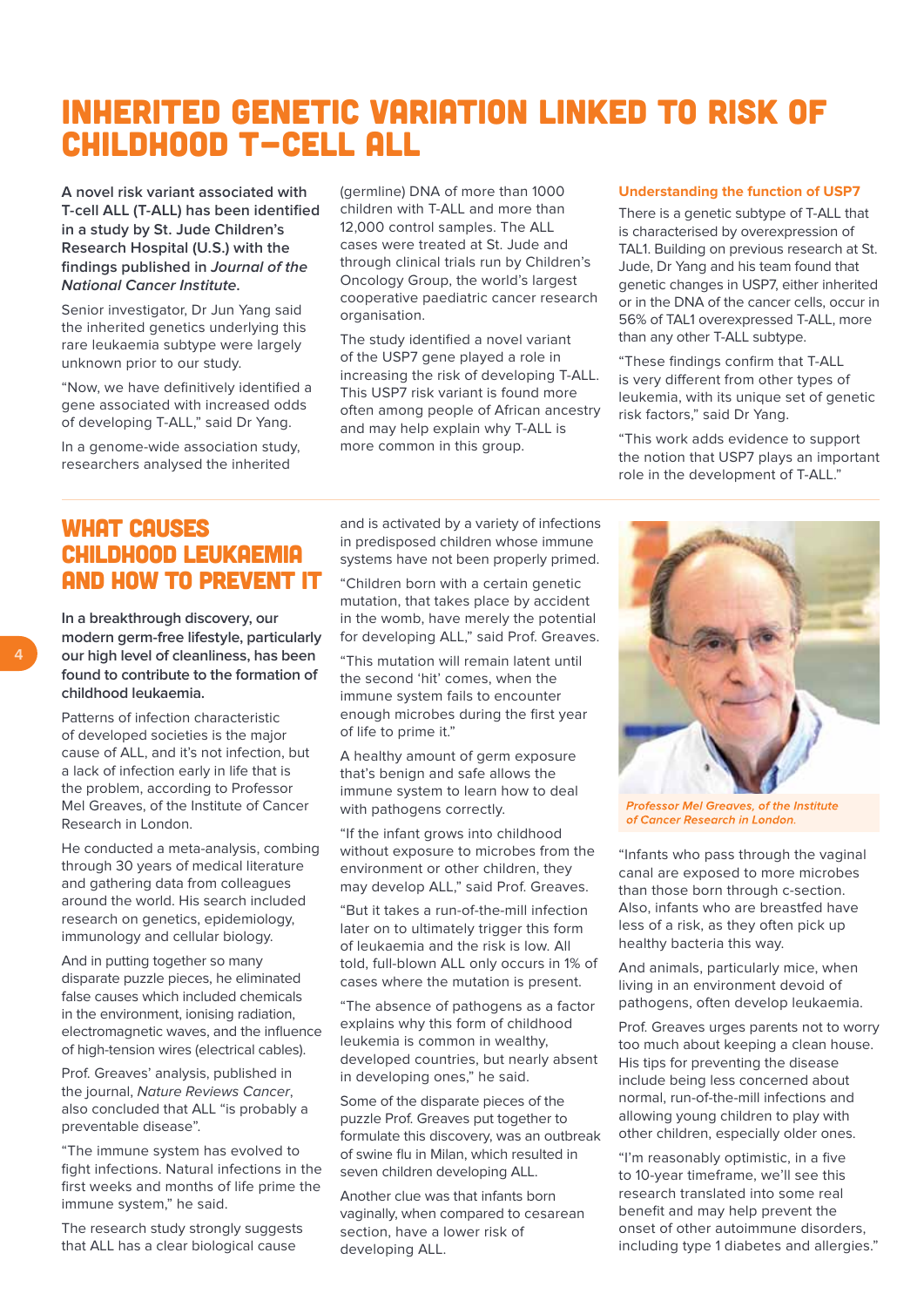# FIRST FAMILIAL CLINIC SEARCHES FOR FAMILIES WITH MULTIPLE BLOOD CANCERS

**All cancers have a genetic component according to Dr Chris Hahn, a researcher at the University of South Australia and SA Pathology, who heads Australia's first multidisciplinary blood cancer clinic.**

And for around 10% of cancers, there is some sort of familial basis.

"We think that figure may be higher; we just don't understand all the players," said Dr Hahn who leads a team of haematologists, geneticists, genetic counsellors, research nurses and research scientists at the new Australian Familial Haematological Cancer Clinic (AFHCC).

The clinic is being established in Adelaide with a grant from the National Health and Medical Research Council and is expected to begin mid-year. They will use the latest DNA sequencing technologies to identify families carrying genetic mutations that could increase their risk of developing blood cancers.

The AFHCC will expand on research that began in 2004 when professors Hamish Scott and Richard D'Andrea started the Australian Familial Haematological Cancer Study (AFHCS). Their aim was to find families in Australia and New Zealand with predisposition to blood cancers and identify the genetic cause. There are currently more than 130 families on the study database with the causative genetic mutation having been identified in more than 30 families so far.

Dr Hahn said the clinic will regularly bring together geneticists and haematologists to discuss patient cases, decide if they are likely familial, screen for mutations and recruit them to the research study of families for surveillance, more comprehensive genetic analyses and follow up.

"We're planning to use a panel of ~200 genes – mainly myeloid, with some lymphoid and some Pan-Cancer genes as well," said Dr Hahn.

"By identifying genetic mutations, we can better monitor family members at risk, and counsel those affected with the aim to improve outcomes by early detection.

"Bone marrow transplantation is a potential cure for blood cancer and knowing a patient's predisposing mutation will enable us to screen family members as potential bone marrow donors and rule out those carrying the mutation," said Dr Hahn.

The first predisposition gene for blood cancer, RUNX1, was reported in AML in 1999, and there are now more than 15 known predisposition genes.

"There's been lots evidence of families where it's obvious a CLL or AML runs in a family but we haven't been able to determine the predisposition gene or genetic cause," said Dr Hahn.

It wasn't until 2016 that the World Health Organization (WHO) made work practice recommendations in the blood cancer field, changing the ruling for inherited myeloid leukaemias.

"WHO published recommendations suggesting clinicians screen for the familial genes RUNX1, GATA2, DDX41, ETV6, ANKRD26 and CEBPA where indicated," said Dr Hahn.

### **"… DNA sequencing will identify families carrying genetic mutations that could increase their risk of developing blood cancers."**

"There are still no recommendations for lymphoid genes. We know of very few lymphoid predisposition genes."

In 2015, Dr Hahn and colleagues contributed to a paper, primarily run out of St Jude Children's Research Hospital in Memphis (U.S.) that published PAX5 as a predisposition to ALL in children.

"Since then, familial cases with mutations in ETV6, IKZF1, RUNX1 and TP53 have been reported for ALL," said Dr Hahn.

"It's not that we're not looking. We don't have a lot of families with multiple ALLs; only two or three.

"We know we are missing a number of familial cases of blood cancer just because routine screening for such cases is not available in the clinic.

"We're trying to find those, to find out how many there are, and ultimately to report so that governments recognise that screening is an important part of [health] funding," said Dr Hahn.



Dr Chris Hahn.

Dr Hahn said the AFHCC will encourage haematologists to look more closely at the family history of their blood cancer patients.

"An amended questionnaire our geneticist uses for enrollment into AHFCS will be used in the clinic for haematologists to provide to their patients," said Dr Hahn.

"Our research nurse will go through the questions with patients. This helps in gathering important information and provides counselling support if needed immediately.

"Hair is the best sample (better than blood) for hereditary searches because it maintains the genetics you were born with. And it's easy to get," said Dr Hahn.

"Identifying new predisposition genes has potential to benefit families around the world. If a family has a mutation in the same gene as another family's mutation, that's extra evidence that that gene may be involved. Hence the importance of the international collaborations we have with researchers in the U.S. and UK."

**Dr Hahn is interested to hear from clinicians of families with multiple cases of ALL or cases of ALL with other blood cancers.**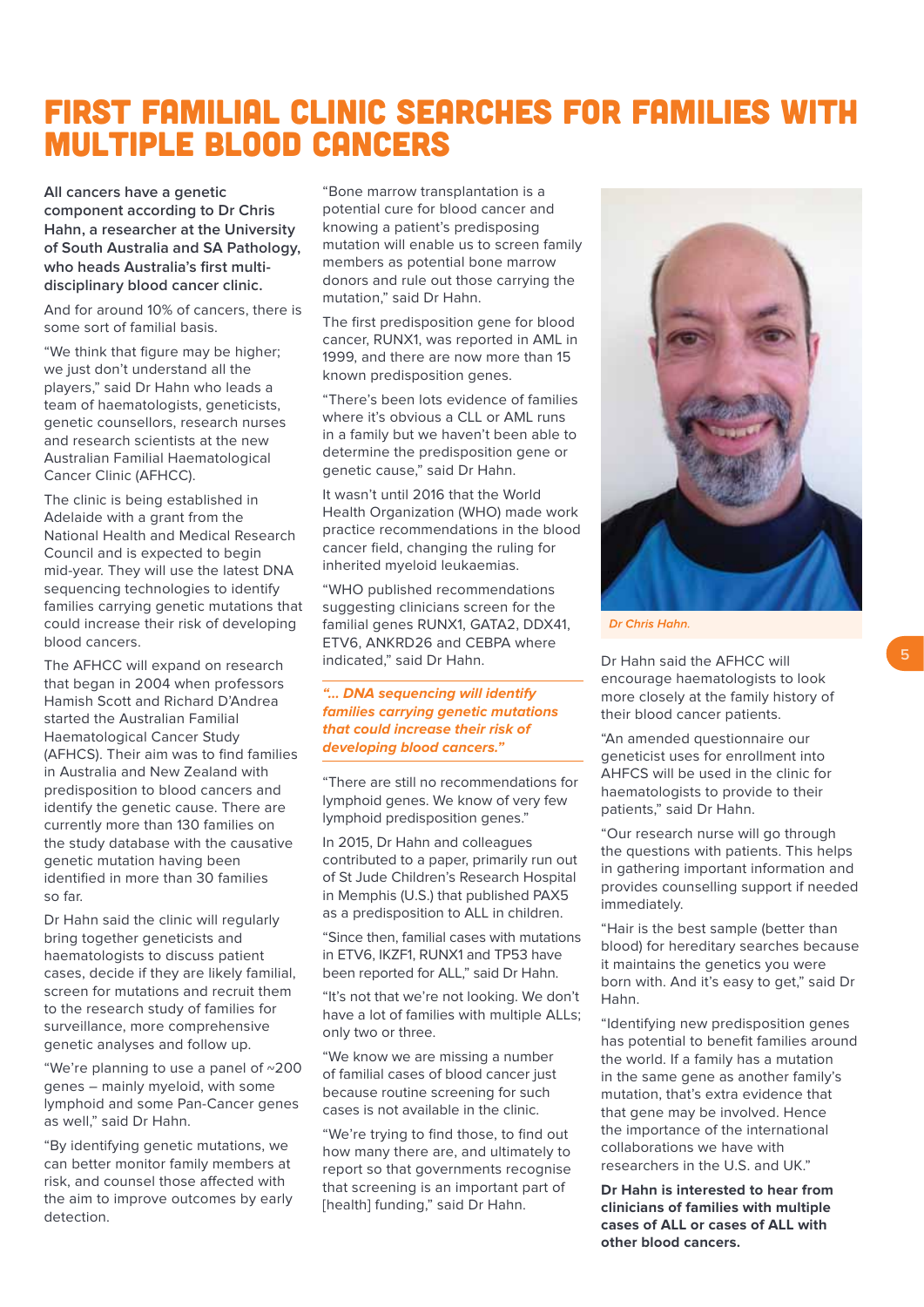# CONTINUED: DEYAN'S LAST OPTION – GOING TO THE U.S. FOR CAR T-CELL THERAPY

This was followed by three days of full body radiation before his stem cell transplant in October 2018. His donor – one of three potential donors in Australia – lived in Queensland and was a 10 out of 10 match.

But six weeks later, the cancer was back in his bloodstream at 0.001% and within another three weeks, it was back up to 100%. Deyan had relapsed. That was on February 4 this year.

"He was told there was nothing else they could do for him and that he had three to six months to live without any further treatment," said Kelly.

During Deyan's transplant, she'd read a news article about CAR T-cell therapy in America, which she discussed with his haematologist in October.

"She said 'yes, we're looking into that, in about January, if he relapses'. She had a fair idea he was going to relapse," said Kelly.

The week after Deyan's relapse, the Cashmeres looked into access to CAR T-cell therapy and fundraising, to pay for it.

"I wrote a letter to Greg Hunt [the Health Minister] in Canberra to say what had happened and that we needed assistance," said Kelly.

"His secretary sent through a Medical Treatment Overseas Program\* application. I filled it out and sent it in and we got approved.

"It's wonderful to have this opportunity. It's taken the weight off our shoulders.

"We would have had to mortgage the farm, and were ready for that," she said.

"\$1 million is a lot of money and we don't have to worry now about how we pay that back when Deyan gets home."

In addition to the treatment cost, the Commonwealth government is paying for Deyan and Kelly's return flights, passports, visas and taxi fares to and from the airport.

One of Deyan's two sisters, Jenny, set up 'Deyan's dash to the USA' GoFundMe campaign which raised \$76,000 in a month.

Kelly said this money would pay for Bruce's airfares, and accommodation and living expenses for the three of them in Seattle during Deyan's 12-week CAR T-cell treatment. And to help when they return



Deyan Cashmere, in Seattle for CAR T-cell therapy last month, with his parents, Kelly and **Bruce Cashmere.** 

to Australia. Deyan will spend another three months in Sydney being monitored and having follow-up treatment.

"Whatever is left, we will donate to the Leukaemia Foundation, which has been very generous," said Kelly. (See adjacent story.)

On Friday night, March 1, the Cashmeres received word of Deyan's eligibility for government funding.

"Deyan's spirits have picked up since they gave him that option," said Kelly.

"He's probably the best he's ever been in the last 12 months, even though he's full of cancer.

"He took his diagnosis hard at the start, but he's willing to keep going. He's not given up yet.

"He's looking forward to it [CAR T-cell therapy] actually. He just wants to get over there and get it done," said Kelly.

Deyan was about to leave for Seattle when ALL News spoke to Kelly. But his departure was delayed based on the results of his last bone marrow biopsy. His response to three doses of inotuzumab ozogamicin (Besponsa®) "to get him overseas" was better than expected.

"It worked too well and knocked out all his cells," said Kelly.

Deyan needed to have transfusions every couple of days over the following week or two until he was ready to travel.

When Deyan returns from the U.S. and he has fully recovered, he's keen to get back to work and has a job waiting for him at Hillstone. And he can't wait to be back with his friends and to go fishing and pig chasing and shooting.

\* The Medical Treatment Overseas Program (MTOP) provides financial assistance for Australians with a life-threatening medical condition to receive proven life-saving medical treatment overseas where effective treatment is not available in Australia.

### OUR ACCOMMODATION IN SYDNEY HELPED KELLY COPE

In Sydney, the Leukaemia Foundation provided the Cashmeres with accommodation at Waverton, six kilometres from the hospital where Deyan had appointments, blood transfusions and treatment, mostly as an outpatient.

"If we hadn't had this free accommodation, it would have been even harder on us," said his mum, Kelly Cashmere.

"It's made a huge difference. It's saved us a lot of money. They're great little units.

"Most of the time, it's just me and Deyan. Bruce comes and goes from the farm but it's shut down at the moment.

"Neighbours have said they'll put the crop in for us this year if it rains, because we'll have no money this year if we don't. We've been in drought for two years. We got no crop last year either."

Kelly said she had adapted well to living in Sydney.

"I've had some rough spots, especially when Deyan had his transplant. He was very sick and in a lot of pain all the time. But I got over that hurdle and everything's been going alright.

"When I get bad news, it hits me for a little while, but I get over it pretty quickly. You just have to keep going until the end."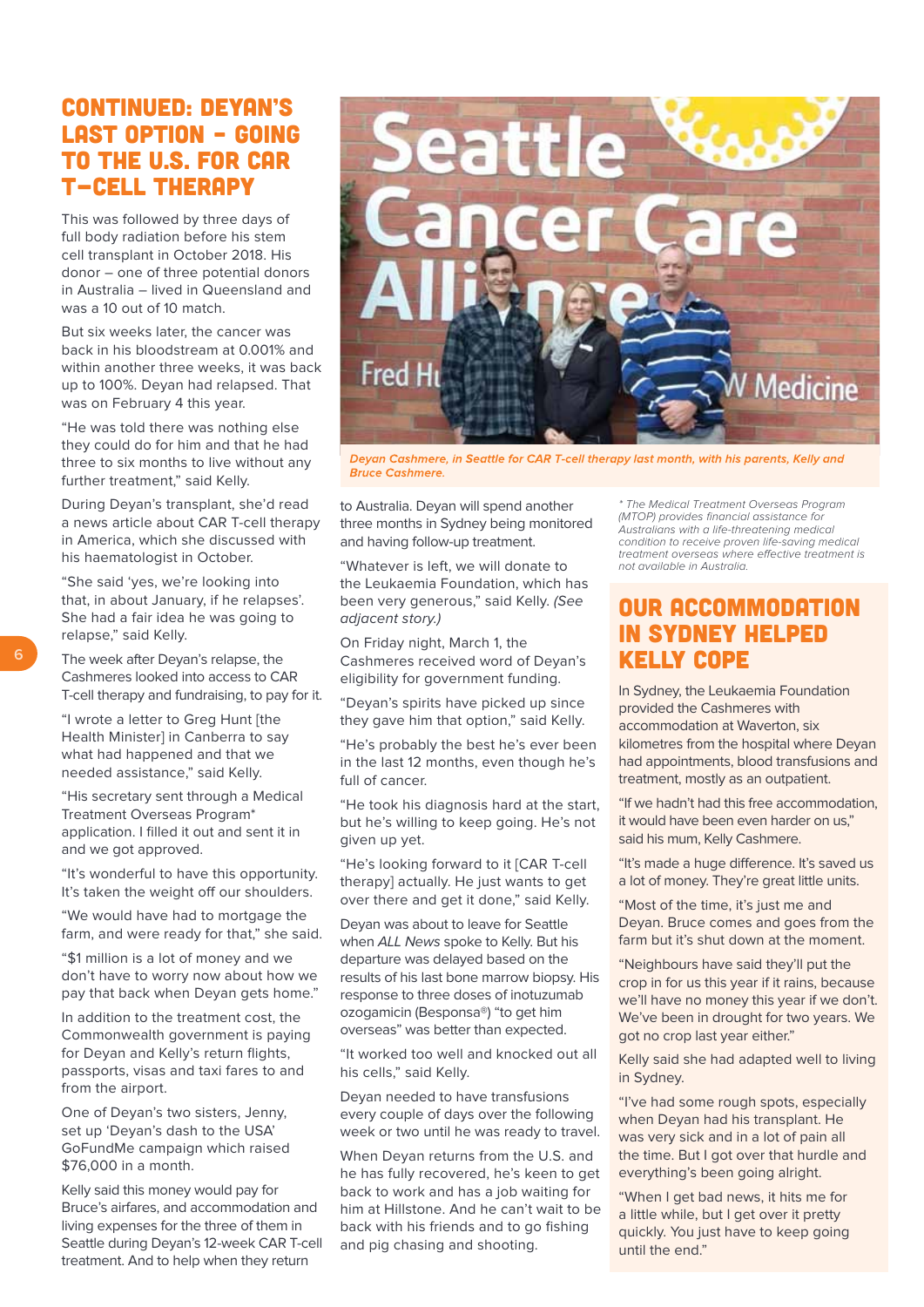# ALL9 TRIAL ADDRESSES LOW SURVIVAL RATE ISSUES

**A new clinical trial, aimed at improving the treatment of Australian adolescents and young adults with CD19 positive B-lineage ALL, will be launched later this year.** 

The study, called ALL9, will add a new immune-based therapy (blinatumomab) to the BFM-2000-based standard chemotherapy treatment regimen for ALL, to improve eradication of minimal residual disease.

This is one of the first trials in the world to incorporate this level of treatment according to the CEO of the Australasian Leukaemia & Lymphoma Group (ALLG), Delaine Smith.

"ALL9 is the only proposed ALL trial option in Australia for young people and is specifically designed to address the issues that result in low survival rates," said Delaine.

"This important new trial will lead to a better understanding of how to successfully incorporate immune-based therapy into standard of care protocols, as well as having a significant impact on the outcomes of young patients with this type of leukaemia.

"The trial is expected to accrue patients until 2022 with results expected by 2025."

She said the trial would give at least 47 people with ALL, aged 15-40 years (including 29 aged between 15-25) access to a novel immunotherapy during induction.

"This should translate to improved long-term outcomes that result in fewer patients requiring allogeneic transplantation and the reduction in quality of life that is associated with this procedure," said Delaine.

The ALL9 study also is expected to affect the way future clinical trials in ALL are designed and translated into clinical practice.

### RESOURCE HUB ONE-STOP SHOP FOR EVERYTHING BLOOD CANCER

**An online Blood Cancer Resource Hub, launched recently by the Leukaemia Foundation, is a dedicated information source for people living with blood cancer that covers all aspects of their disease.** 

The hub sits on the Leukaemia Foundation's website and is the 'go to' for everything you may need to navigate your way on the blood cancer journey, from diagnosis, through treatment and on to life after blood cancer.

The hub's extensive and diverse range of information resources, downloads and • **informative videos** presented by videos includes:

- • **information booklets** and **fact sheets** for ALL and the other blood cancers
- • ALL News and all our other **diseasespecific newsletters**, which are packed



full of inspiring patient stories, latest research and treatment news

- • up-to-date **facts** and **statistics** about blood cancer
- • **patient stories** shared by people with ALL and other blood cancers
- haematologists, researchers and patients about the disease and disease experience
- • a list of other **useful websites** with further information on specific blood cancers
- • a **glossary of terms** including a breakdown and explanation of commonly used medical terms and abbreviations
- • **Q&As** with Australia's leading blood cancer researchers
- • resources for **health professionals** such as books brochures and DVDs.

**Our blood cancer resource hub is updated regularly and can be accessed by visiting: <bit.ly/LFresourcehub>**

### GLOBAL SURVEY TO HELP DRIVE IMPROVEMENTS IN QOL

**You can take part in a global survey that addresses an urgent need to better understand patients' quality of life (QOL) at different points in their acute leukaemia journeys.**

The survey is run by the Acute Leukaemia Advocates Network (ALAN) – a Swiss-based independent global network of patient organisations dedicated to changing outcomes for patients with acute leukaemia by strengthening patient advocacy.

Anyone with an ALL diagnosis is encouraged to take part in the

survey which will generate data to help in understanding issues and gather information on the current and emerging treatment landscape and patient experiences.

The results will be used to:

- form evidence about QOL at different points in the acute leukaemia patient journey;
- aid patient advocates and advocacy groups to inform and influence stakeholder communities, industry and policy makers;
- • help identify and communicate the varying levels of information, care and support available for patients and caregivers; and
- • support education and information tools and programs for healthcare professionals.

Once the survey is completed, ALAN aims to publish the results in professional medical journals and present them at haematology meetings and congresses.

**To read more and take part in the survey visit: <myonlinesurvey.co.uk/ALAN/>**